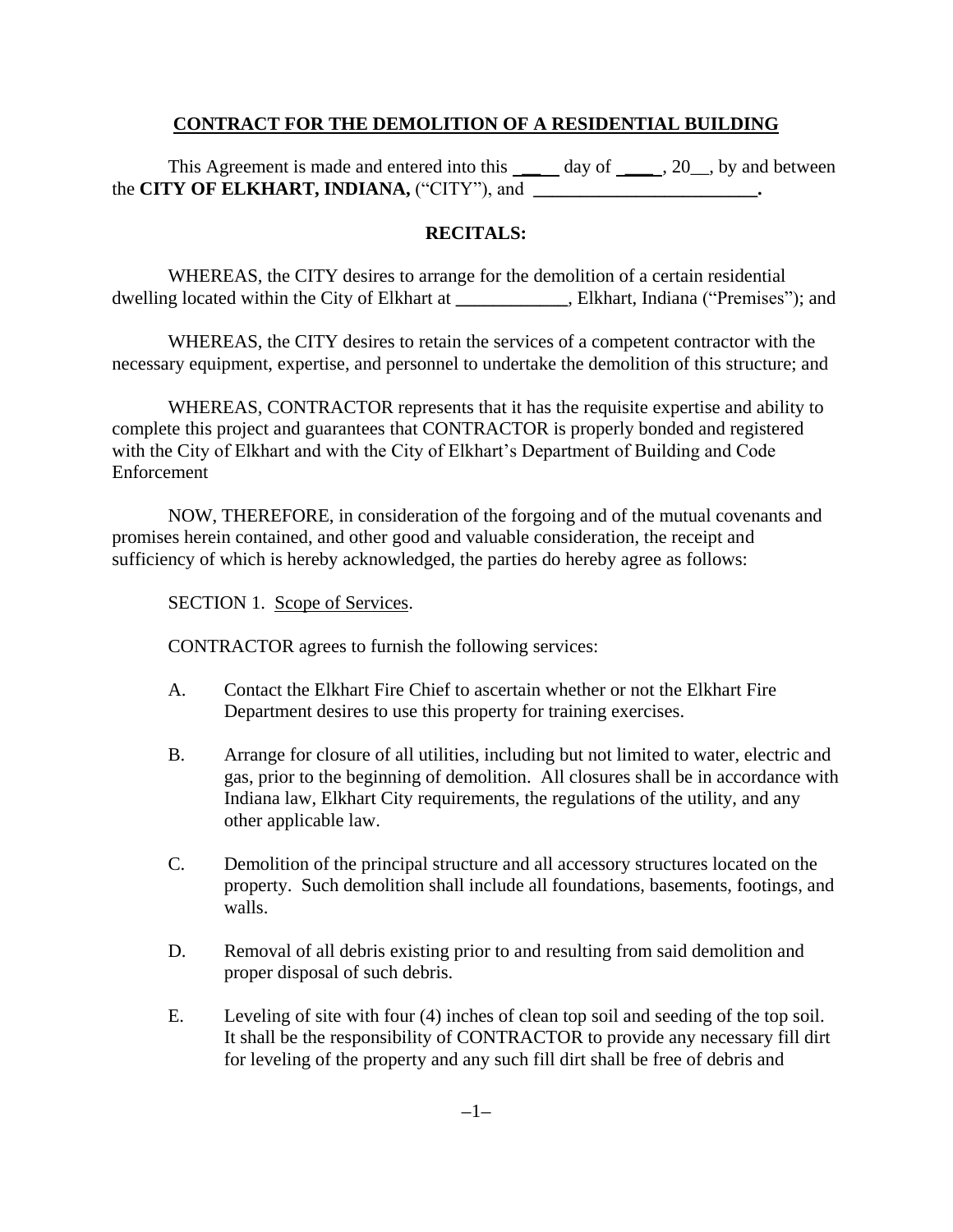contaminants.

- F. Provide all labor, materials, equipment and expenses necessary for the demolition, obtain all necessary permits, bonds, and licenses, and coordinate all activities in conjunction with the demolition.
- G. Keep the premises in a safe condition and prevent any materials, structure, or excavation from becoming an attractive nuisance throughout the duration of the demolition. This period begins once CONTRACTOR enters the property to begin demolition and does not end until the CITY has been notified that the project has been completed and has inspected and verified the completion of the demolition
- H. Take all reasonable or necessary steps to prevent damage to the right of way, or the property of others, including but not limited to, protection of lateral and subjacent support.
- I. Take all reasonable precautions to preserve mature trees upon the property, if any.
- J. Notify the Elkhart Building Department that the work is completed and arrange for an inspection of the property.

# SECTION 2. Schedule.

Services described in Section 1 shall be commenced within ten (10) days of the date that CITY approval of this Agreement is communicated to CONTRACTOR. All services and tasks associated therewith shall be completed by CONTRACTOR within thirty (30) days of that date. However, in the event that the Elkhart Fire Department desires to use this dwelling as a training exercise for Elkhart firefighters, then the forgoing schedule shall not apply. In this event, completion of the services described in Section 1 shall be within thirty (30) days from the date CONTRACTOR is notified by the Elkhart Fire Chief that the Elkhart Fire Department is finished with the structure.

## SECTION 3. Payment.

In consideration for the services rendered under this contract, the CITY agrees to pay CONTRACTOR the sum of **\_\_\_\_\_\_\_\_\_\_\_\_\_\_\_\_\_\_\_\_\_\_ Dollars** (\$**0.00**) upon inspection and approval by the CITY. No payment shall be made until the CITY's inspection reveals that the work is entirely completed and no advance payment will be made.

## SECTION 4. Penalty.

If CONTRACTOR fails to complete the work within the time specified, a penalty charge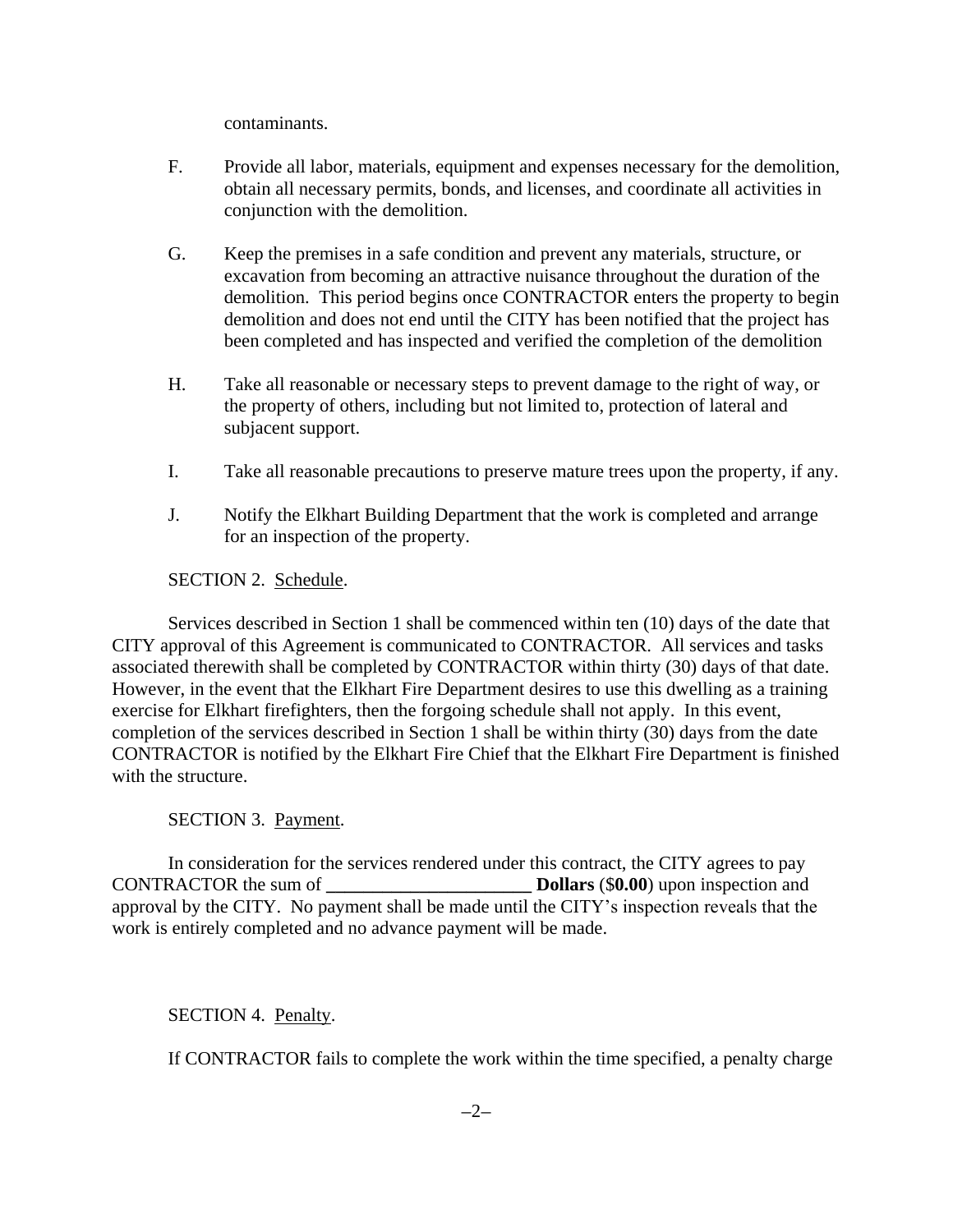of one-half percent (1/2 %) of the contract price shall be assessed for each day the project remains uncompleted. Such charges may be set off by the CITY against any final payment otherwise due and owing under this contract. Additionally, in the event this Agreement is breached by CONTRACTOR, CONTRACTOR shall be liable for any additional charges and expenses incurred by CITY in completion of the demolition attributable to the breach.

### SECTION 5. Indemnification.

CONTRACTOR warrants that it is an independent contractor and agrees to indemnify and hold CITY harmless against any loss or expense by reason of any liability imposed on CITY for damages because of bodily injury or death, accidents sustained by any person on account of damage to property arising out of the performance of this Agreement, whether such injuries to persons or damage to property are due or claimed to be due to any negligence of CONTRACTOR, CITY, their agents, servants, or employees , or of any person.

#### SECTION 6. Assignment.

Neither this agreement nor any interest of CONTRACTOR herein may be assigned, sublet, or transferred to a third party without prior written consent of the CITY.

#### SECTION 7. Governing Law.

This Agreement shall be construed in accordance with and governed by the laws of the State of Indiana and any suit based thereon must be brought in the Superior or Circuit Court of Elkhart County, Indiana.

#### SECTION 8. Compliance with State and Local Law.

CONTRACTOR agrees to comply with all federal, state and local laws, rules, regulations, or ordinances, that are applicable at the time of CONTRACTOR'S services pursuant to this Agreement are rendered, and all provisions required thereby to be included herein are hereby incorporated by reference.

### SECTION 9. E-Verify Compliance.

All terms defined in I.C. § 22-5-1.7 et seq. are adopted and incorporated into this section. Pursuant to I.C. § 22-5-1.7 et seq., CONTRACTOR shall enroll in and verify the work eligibility status of all of its newly-hired employees using the E-Verify program, if it has not already done so as of the date of this Agreement. CONTRACTOR is further required to execute an affidavit affirming that: (i) it is enrolled and is participating in the E-verify program, and (ii) does not knowingly employ any unauthorized aliens. In support of the affidavit, CONTRACTOR shall provide the CITY with documentation that it has enrolled and is participating in the E-Verify program. This Agreement shall not take effect until said affidavit is signed by CONTRACTOR and delivered to the CITY's authorized representative.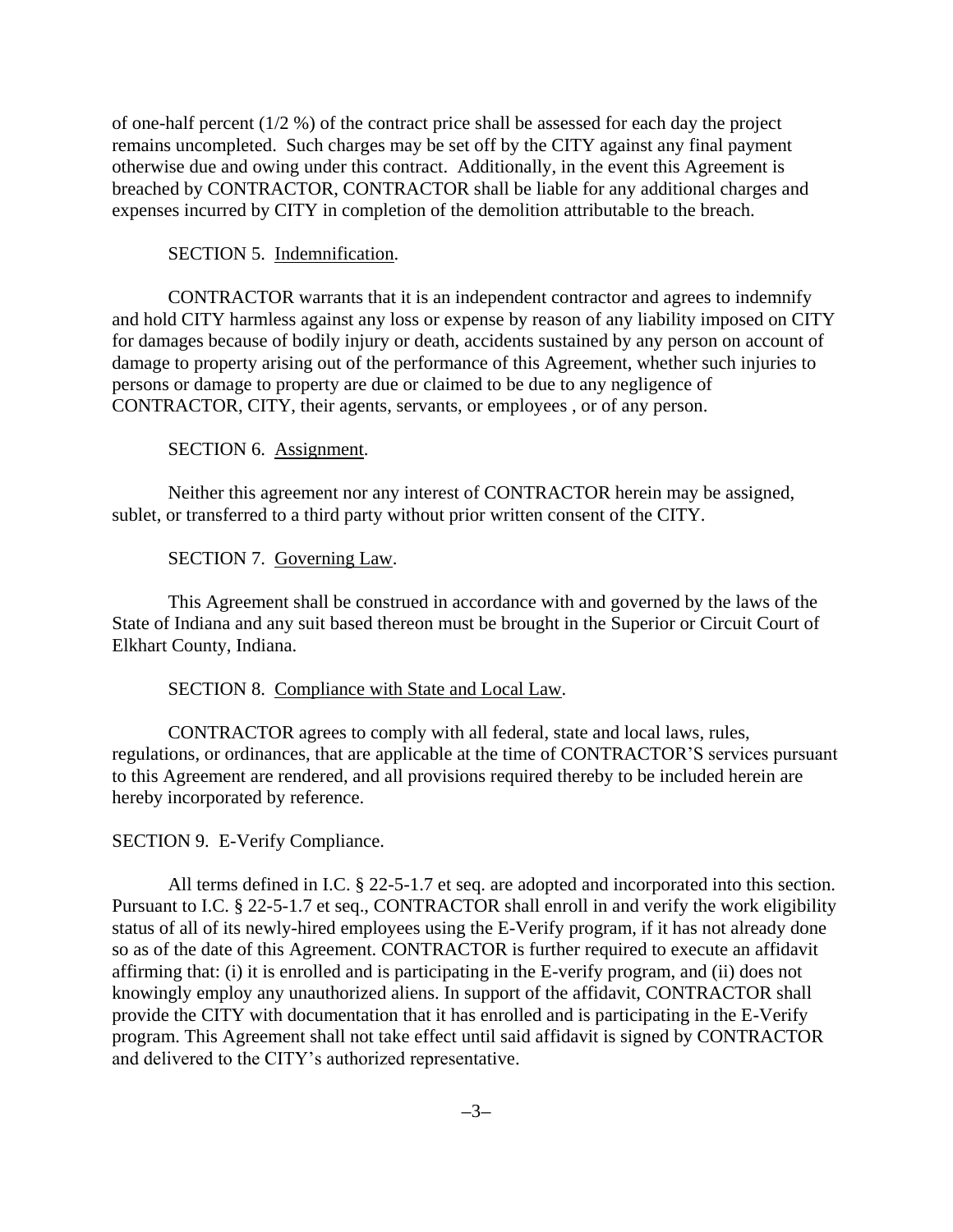Should CONTRACTOR subcontract for the performance of any work under this Agreement, the CONTRACTOR shall require any subcontractor(s) to certify by affidavit that: (i) the subcontractor does not knowingly employ or contract with any unauthorized aliens, and (ii) has enrolled and is participating in the E-verify program. CONTRACTOR shall maintain a copy of such certification for the duration of the term of any subcontract. CONTRACTOR shall also deliver a copy of the certification to the CITY within seven (7) days of the effective date of the subcontract.

If CONTRACTOR, or any subcontractor of CONTRACTOR, knowingly employs or contracts with any unauthorized aliens, or retains an employee or contract with a person that the CONTRACTOR or subcontractor subsequently learns is an unauthorized alien, CONTRACTOR shall terminate the employment of or contract with the unauthorized alien within thirty (30) days ("Cure Period"). Should the CONTRACTOR or any subcontractor of CONTRACTOR fail to cure within the Cure Period, the CITY has the right to terminate this Agreement without consequence.

The E-Verify requirements of this Agreement will not apply should the E-Verify program cease to exist.

## SECTION 10. Supplement.

This Agreement may only be amended, supplemented or modified by a written document executed in the same manner as this Agreement.

## SECTION 11. Entire Agreement.

This Agreement constitutes the entire agreement of the parties, and, unless specified otherwise herein, no representations, inducement, promises, or prior agreements, oral or written between the parties, or made by any agent on behalf of the parties or otherwise, shall be of any force and effect.

## SECTION 12. Authority.

The persons signing this Agreement warrant that they have the authority to sign as, or on behalf of, the party for whom they are signing.

## SECTION 13. Nondiscrimination.

CONTRACTOR shall not be in violation of Elkhart City Ordinance No. 4101, for the duration of this agreement. Should CONTRACTOR be in violation of any of the aforementioned provisions, such shall be considered a material breach of this agreement.